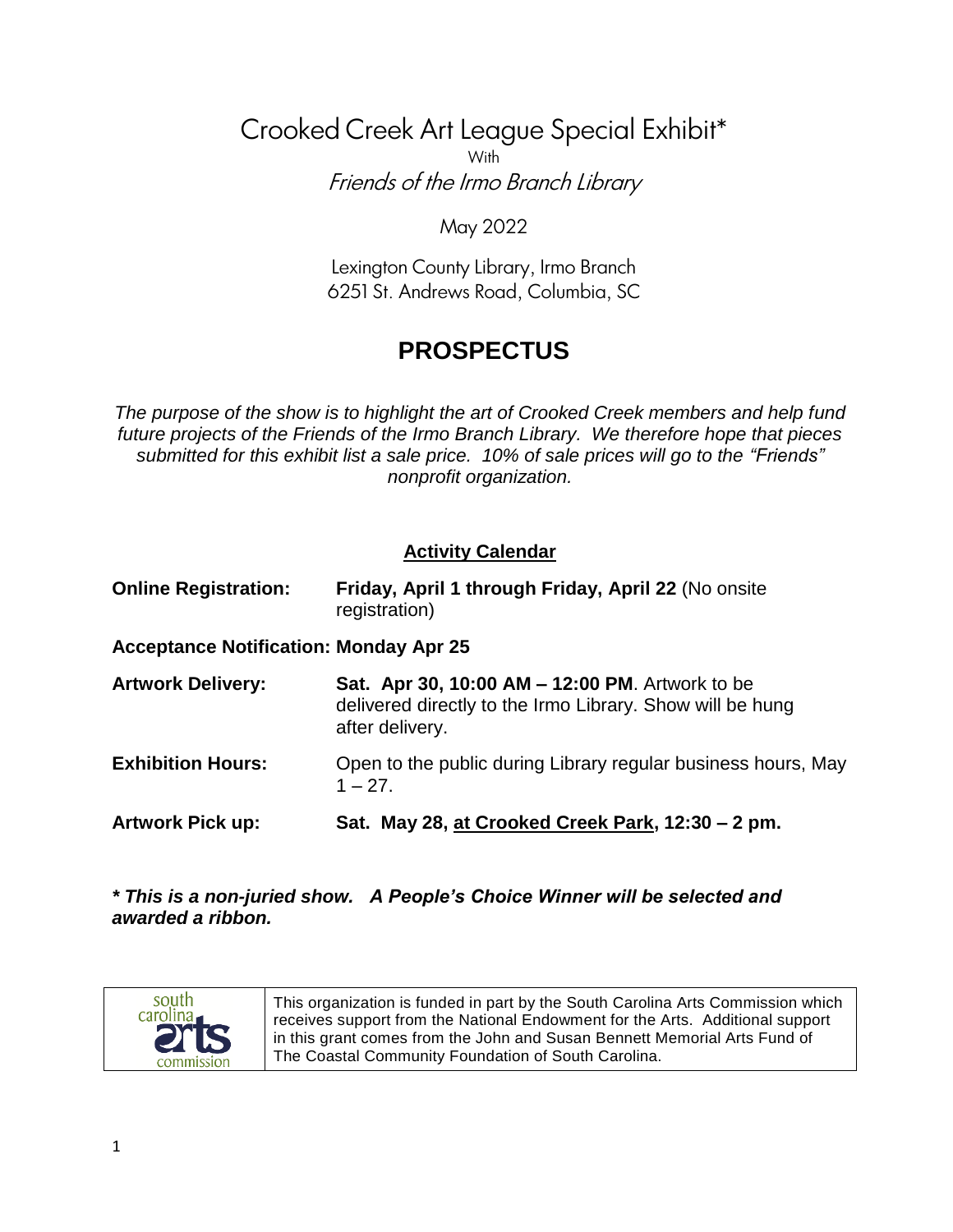#### **Eligibility and Entry Procedures**

Changing Prospectus rules and regulations requires a vote of the Executive Board

**Eligibility:** Participation is open to all active Crooked Creek Art League members. Artwork must be original and completed within the last 3 years. Entry of artwork into this Exhibition does not preclude its entry into any other CCAL show. Artwork created in a workshop or similar setting, with or without the direct help of an instructor, may not be entered into the exhibit. A CCAL Exhibit Contract must be signed to enter the show.

**Categories:** All artwork that fits the size and condition parameters is welcome. This is a public venue with frequent visits by children. All artworks must be appropriate for that audience so no nudes, objectionable depictions, or content matter.

> 2D Paintings (oil, watercolor, gouache, acrylic, encaustic, tempera and pastel), drawing (ink, graphite, charcoal, and colored pencil), mixed media, and prints (lino, wood, etching, mono & litho)

Photography – Black & white, color, hand-tinted, digitally altered photographs and computer generated/digitally altered prints

3D Artwork (free standing and wall hanging) – wood, clay, ceramic, fiber, glass, metal, natural and found materials.

**Size and Condition:** 2D, photography and wall hanging 3D artwork must be completely dry, framed and ready to hang or otherwise suitably prepared for the exhibit. All wall hanging works must have wires – no saw tooth hangers.

Minimum size limitation  $-8$ " x 8" including frame (The Library display area includes two display cases which can accommodate small pieces. If submitting a small piece that you would like included, please provide a small easel.) Maximum size limitation  $-36$ " x 36" including frame,

Free standing 3D artwork must measure no more than 24 inches in any direction and weigh no more than 30 pounds. Pieces must not require any assembly by display volunteers. Any sharp or hazardous objects must be under glass or Plexiglas. Pieces must stand upright on their own or the artist must provide their own display easel so that it can be readily seen. All pieces should be able to be safely lifted, carried and displayed by one person. We anticipate that there will be room for at least 25 - 50 artworks, depending on sizes. If submissions exceed space, and we need to return works, we will accept them on a "first come, first served" basis and any returned piece fees will be refunded.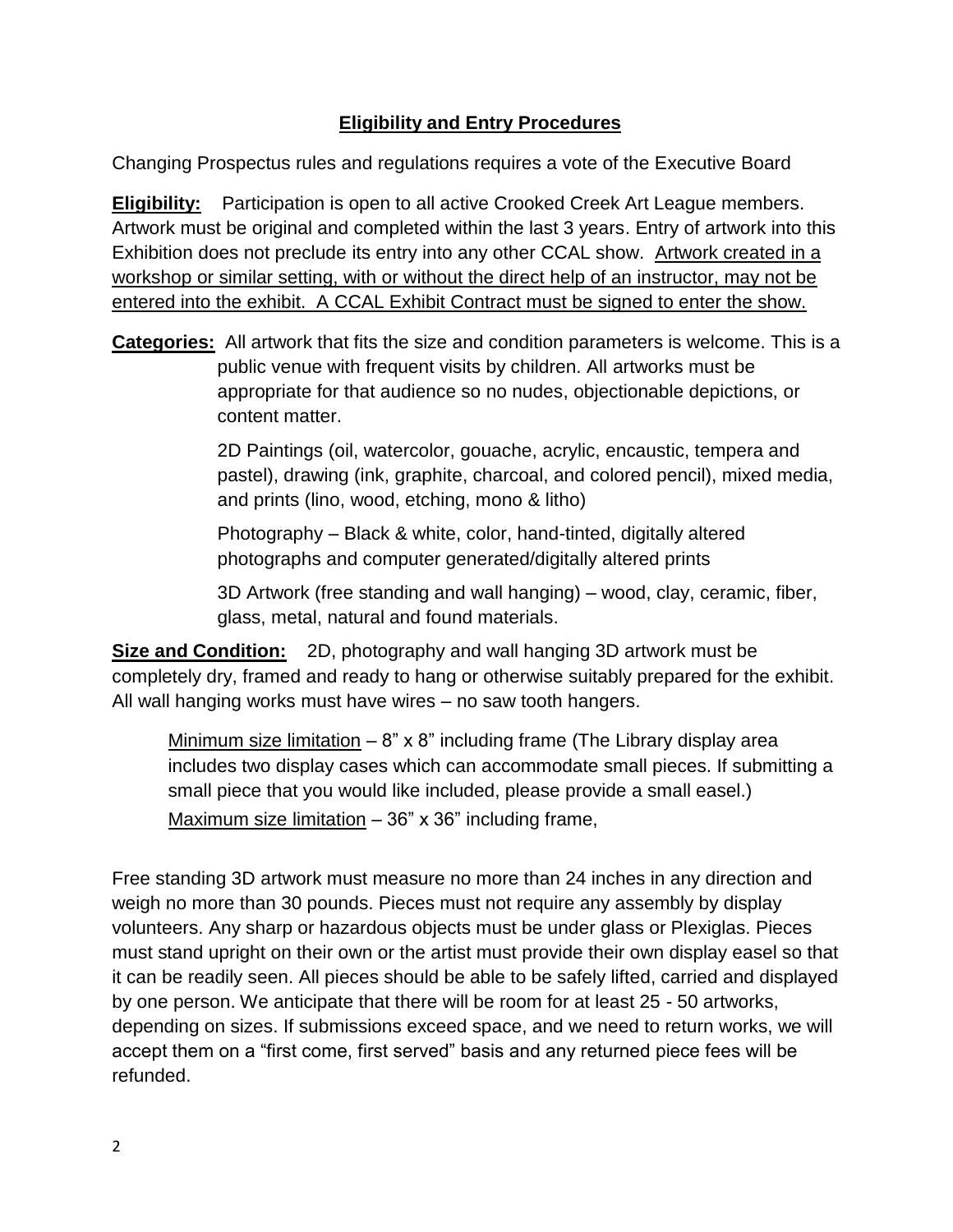**Entry Fees:** A nominal entry fee of \$5 per piece entered is required to help offset website registration and printing expenses. Each artist is invited to enter one or two works of art.

**Online Entry Guidelines:** Online entry for this show is required. Artists may fully complete the online entry registration for the exhibition at: [crookedcreekart.org/library](crookedcreekart.org/library-show-entry)[show-entry](crookedcreekart.org/library-show-entry) and pay the non-refundable entry fee. Entry includes online submission of one or two works of art. Artwork images should be provided showing the artwork only (and not the frame). A sale price must be provided. Admission acceptance notifications will be sent to the artist at the email address provided during the online entry process.

**Sales of Artwork:** Sale price will be displayed on the wall tag hung with the artwork. Arrangement for sale and delivery/pick up of artwork is between the purchaser and the artist. Contact for art sales will be provided near exhibited art. All artists must remit a commission of 10% to the "Friends of the Irmo Branch Library". All funds raised by the Friends are used to support and enhance the Irmo Branch Library. "Friends" is a 501(c) 3 non-profit organization. Donations may be tax deductible and artists should consult their tax advisors. *Any artwork sold must remain hanging until the end of the exhibition.*

**Liability/Art Pickup:** The show will come down on the designated date and *all artwork MUST* be picked up and signed out at the designated location and proper time unless other arrangements have been made with the show Chairman. At no time will the Irmo Branch Library, the Friends of the Irmo Branch Library or Crooked Creek Art League (CCAL) be responsible for the safety of your artwork. All artwork hangs at the sole risk of the artist. Failure to comply with "pickup" provisions will disqualify a member from participation the following year. Exemption from disqualification may only be determined by the CCAL board of directors.

**Crooked Creek Art League** reserves the right to accept or reject works of art not deemed appropriate. Violations of guidelines included in this prospectus will be reviewed by the Exhibit Committee. The Irmo Branch Library and the Friends of the Irmo Branch Library also have the right to remove work deemed inappropriate for the setting. By entering, artists agree to the use of images of their artwork in promotional materials including, but not limited to, social media, the CCAL website, brochures, advertisements, and press releases.

**Awards:** This is a non-juried show. A People's Choice Award winner will be determined and awarded a ribbon and bragging rights. No cash awards will be made for this show.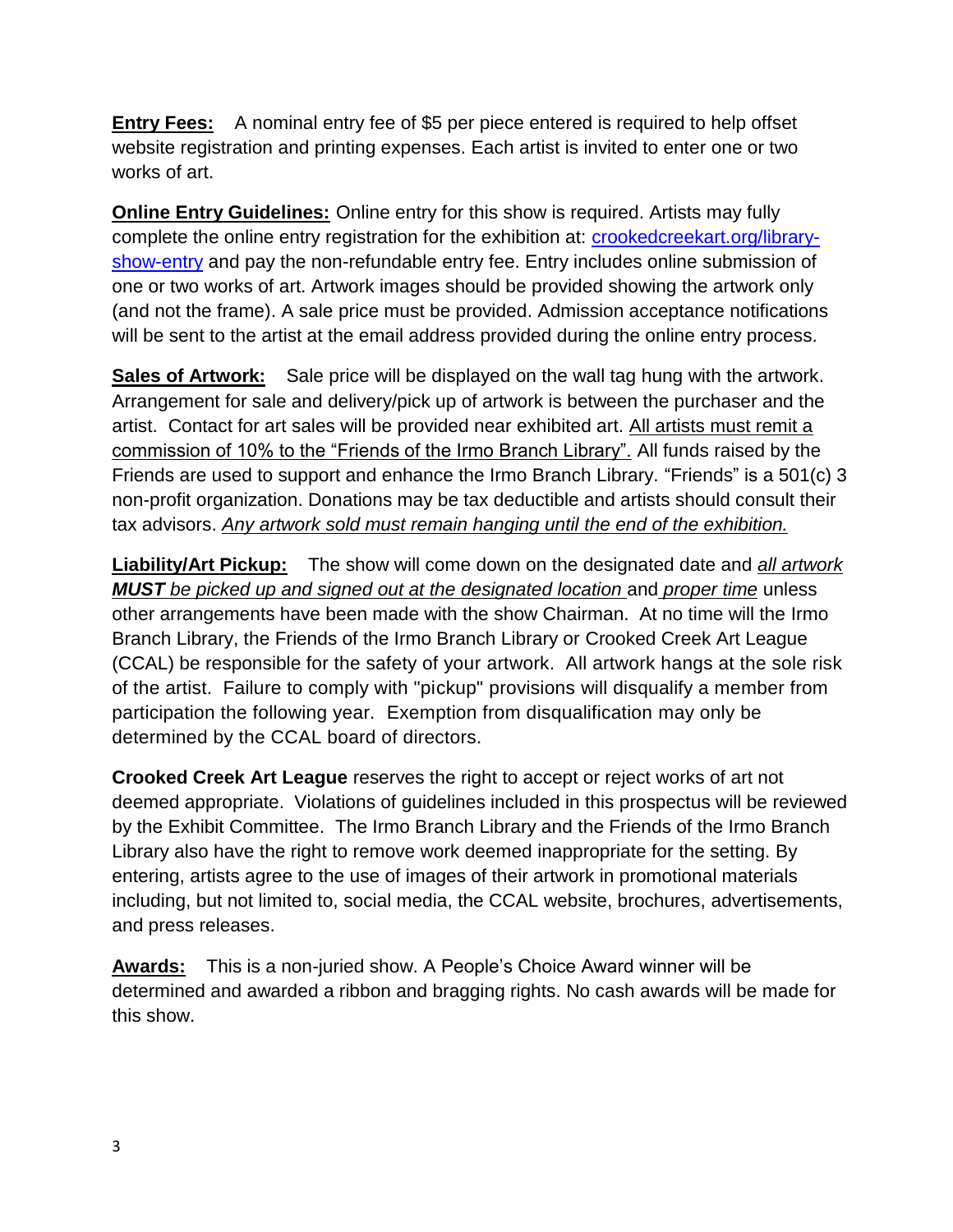### **By completing an online entry for this show, all artists agree to the following:**

### **CCAL EXHIBIT CONTRACT**

The artist agrees:

I have read the attached Prospectus and agree with all the rules and regulations of the Crooked Creek Art League Exhibit. I will adhere to registration and pickup dates. I understand that violations of any and all guidelines will be reviewed by the Exhibit Committee and/or CCAL Board of Directors and that failure to comply with scheduled pick-up dates/time will disqualify me from entry in next year's show.

I hereby release Crooked Creek Art League and the Friends of the Irmo Branch Library, their members, employees, or representatives and agree they are not responsible for loss, damage or theft of artwork included in this show.

The Lexington County Public Library System also requires that the artist agrees to the following waiver:

Lexington County Public Library System does not assume any liability for damage to any property because of accidents, theft, fire, the elements, or other conditions. No claims for injury to any person or damage to property shall be asserted or suit instituted or maintained against Lexington County or Lexington County Public Library by a person having privilege to exhibit. Artist agrees to installation of original art on or around the specified timeframe for a specified period of time. Due Diligence will be used by Lexington County Public Library to ensure the safety and respect of installed/exhibited art.

- Lexington County Public Library will have the right to approve or disapprove and to terminate the placement of any artwork that is to be located in the Library.
- Lexington County Public Library will determine the location of approved artwork in the library.
- Artists will indemnify Lexington County and Lexington County Public Library for any liability, including costs incurred by Lexington County as a result of the placement of the artwork in the Library.
- Lexington County Public Library can terminate the placement of artwork in the Library at any time.